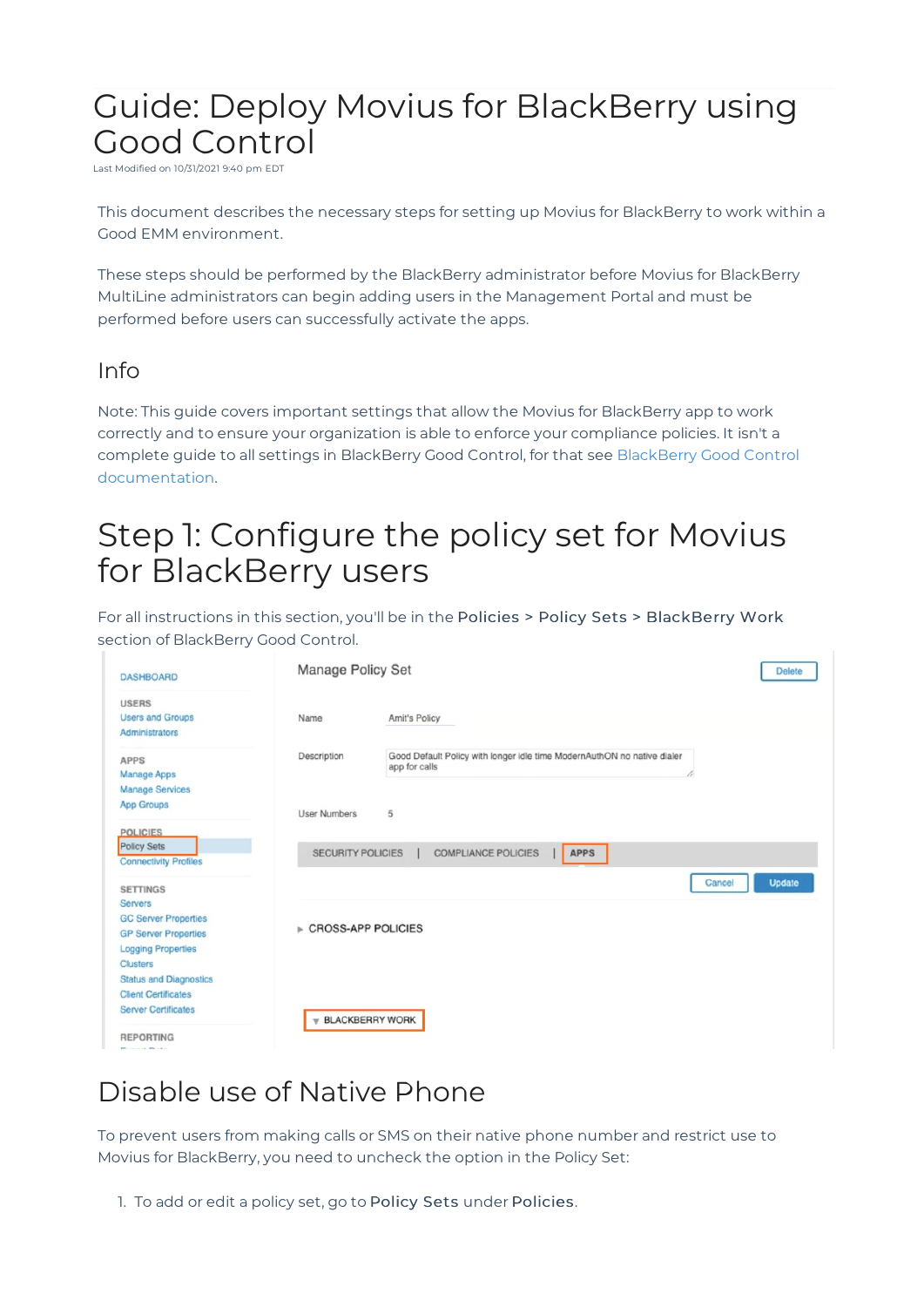- 2. On the Manage Policy Set screen, go to Apps >App Specific Policies > BlackBerry Work.
- 3. Go to the Interoperability tab.
	- $\forall$  BLACKBERRY WORK

|  |  | <b>App Settings</b> Notifications S/MIME Address Book Interoperability Docs and Attachments |
|--|--|---------------------------------------------------------------------------------------------|
|  |  |                                                                                             |

4. In the Voice and SMS categories, deselect permissions to use native phone features and select options to use VOIP apps. Note: while Movius for BlackBerry is not a VOIP-only app, but this setting allows the app to be used for calls.

| <b>VOICE</b>                                                            |
|-------------------------------------------------------------------------|
| $\Box$ Tap a phone number to dial using native phone                    |
| Tap a phone number to dial using entitled and installed GD VOIP apps    |
| <b>SMS</b>                                                              |
| Tap SMS icon to initiate SMS using native SMS apps                      |
| M Tap SMS icon to initiate SMS using entitled and installed GD SMS apps |
| <b>MISC</b>                                                             |
| Allow access to native browser                                          |
| Allow access to native maps                                             |
| <b>LAUNCH 3RD PARTY APP (IOS ONLY)</b>                                  |
| 5. Click Update.                                                        |

### Disable Contacts sync to native

Use these settings to control use of BlackBerry Contacts. If you allow syncing to device

- 1. To add or edit a policy set, go to Policy Sets under Policies.
- 2. On the Manage Policy Set screen, go to Apps >App Specific Policies > BlackBerry Work.
- 3. Go to the Address Book tab.

|  |  | App Settings Notifications S/MIME Address Book Interoperability Docs and Attachments |
|--|--|--------------------------------------------------------------------------------------|
|  |  |                                                                                      |

**ADDRESS BOOK SYNC** 

- 4. In the Address Book Sync section.
	- 1. Deselect Allow syncing BlackBerry Contacts to device. Note: selecting Allow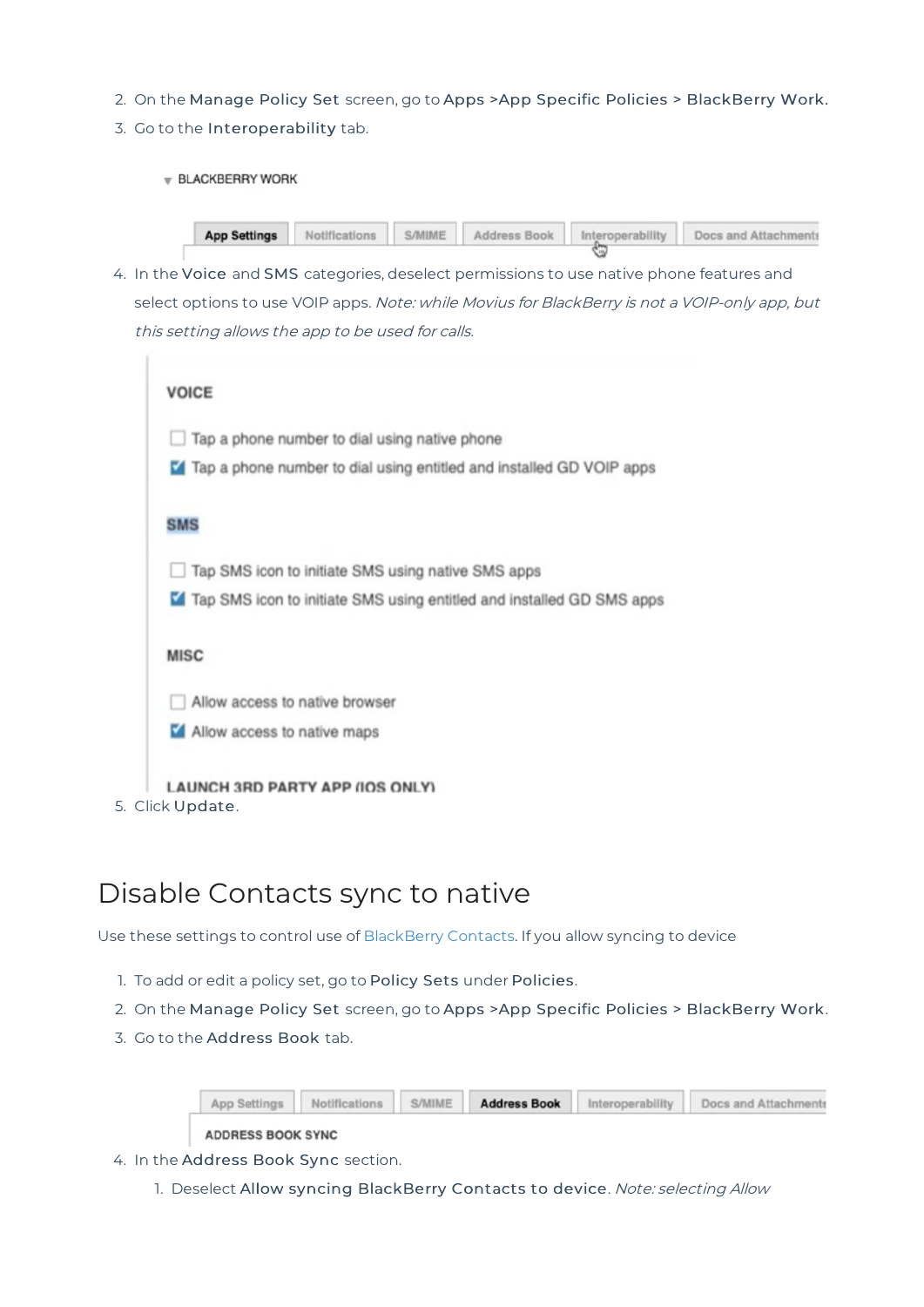syncing BlackBerry Contacts to device makes it possible for the native device to contact the BlackBerry Contacts.

2. Deselect Allow device to use BlackBerry Contacts for Caller ID.

#### **ADDRESS BOOK SYNC**

| Allow syncing BlackBerry Contacts to device.<br>Allow access to the following contact fields: |                 |                 |                  |
|-----------------------------------------------------------------------------------------------|-----------------|-----------------|------------------|
| Title                                                                                         | Email 1         | Email 2<br>п    | Email 3          |
| Mork number                                                                                   | Work 2          | Mobile number   | Home number      |
| Home 2                                                                                        | Home fax number | Work fax number | Other fax number |
| Home address                                                                                  | Company name    | Company address | Notes            |
| Radio                                                                                         |                 |                 |                  |
| Maximum length for notes field                                                                | 1024            |                 |                  |
| Even if iCloud is enabled, allow syncing BlackBerry Contacts to device.                       |                 |                 |                  |

#### **CALLER ID**

Allow device to use BlackBerry Contacts for Caller ID.

### Set up sync to the Exchange Server

Use these settings to allow Movius for BlackBerry to access their Exchange Contacts inside the Movius for BlackBerry app.

Movius for BlackBerry will not upload, store, or transmit the Exchange contacts. The sync will only allow the display and use of the contacts by the user within the app locally.

- 1. To add or edit a policy set, go to Policy Sets under Policies.
- 2. On the Manage Policy Set screen, go to Apps >App Specific Policies > BlackBerry Work.
- 3. Go to the Basic Configuration tab.
- 4. Complete the fields for Exchange ActiveSync Settings,

including Default. Domain, ActiveSync Server, and Autodiscover URL. Note: Completing the Autodiscover URL allows users to sync to the server without manually filling in server details.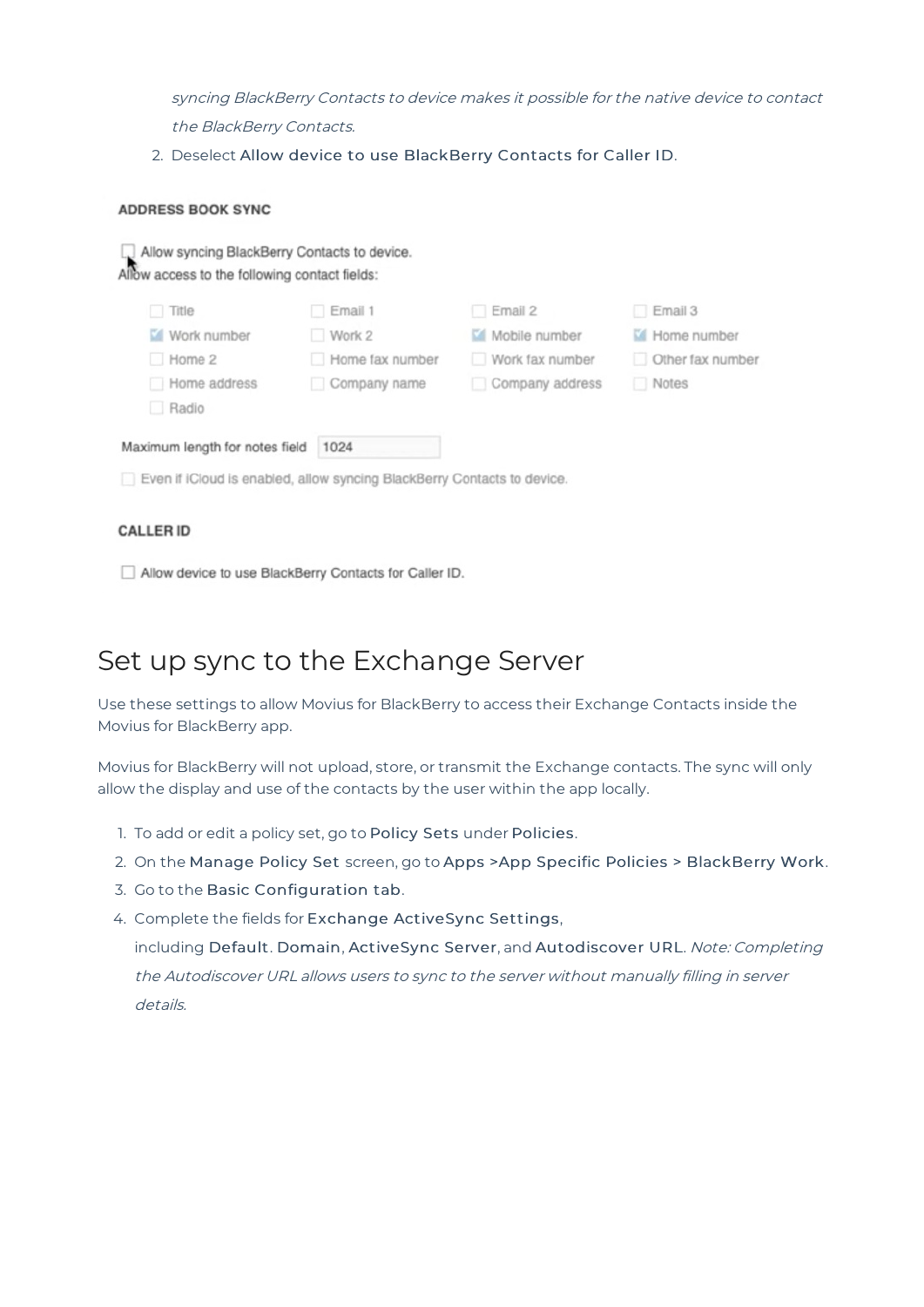#### **EXCHANGE ACTIVESYNC SETTINGS**

Default Domain moviuscorp.com

Windows NT Domain to try automatically when logging in. If your server uses newer UPN (email@host.com) style login

ActiveSync Server outlook.office365.com

Specify the default Exchange Server used to attempt to connect. (Example: cas.mydomain.com)

Autodiscover URL https://autodiscover-s.outlook.com/Autodiscover/Autodiscover.svc

Provide Autodiscover URL if known. This will speed up the Autodiscover setup process. (Example: https://autodiscover.  $\ddot{ }$ 

### Set up OTP/Office 365

Use these settings to set up SSO and OTP authentication.

- 1. To add or edit a policy set, go to Policy Sets under Policies.
- 2. On the Manage Policy Set screen, go to Apps >App Specific Policies > BlackBerry Work.
- 3. Go to the Advanced Configuration tab.
- 4. Select Use Office 365 Settings.
- 5. Select Use Office355 Modern Authentication.
- 6. Enter Azure App ID.
- 7. Enter Office 365 Tenant ID.

| <b>OFFICE 365 SETTINGS</b>                                                            |
|---------------------------------------------------------------------------------------|
| Use Office 365 Settings                                                               |
| Use Office 365 Setup Configuration for Work mailbox account setup.                    |
|                                                                                       |
| V Use Office 365 Modern Authentication                                                |
| Use Office 365 Modern Authentication when logging into Work mailbox account.          |
|                                                                                       |
| Azure App ID<br>at                                                                    |
| Enter Application ID registered in your Azure Portal.                                 |
|                                                                                       |
| Office 365 Sign On URL                                                                |
| If left blank, Work setup will try login.microsoftonline.com during an initial setup. |
|                                                                                       |
| Office 365 Tenant ID                                                                  |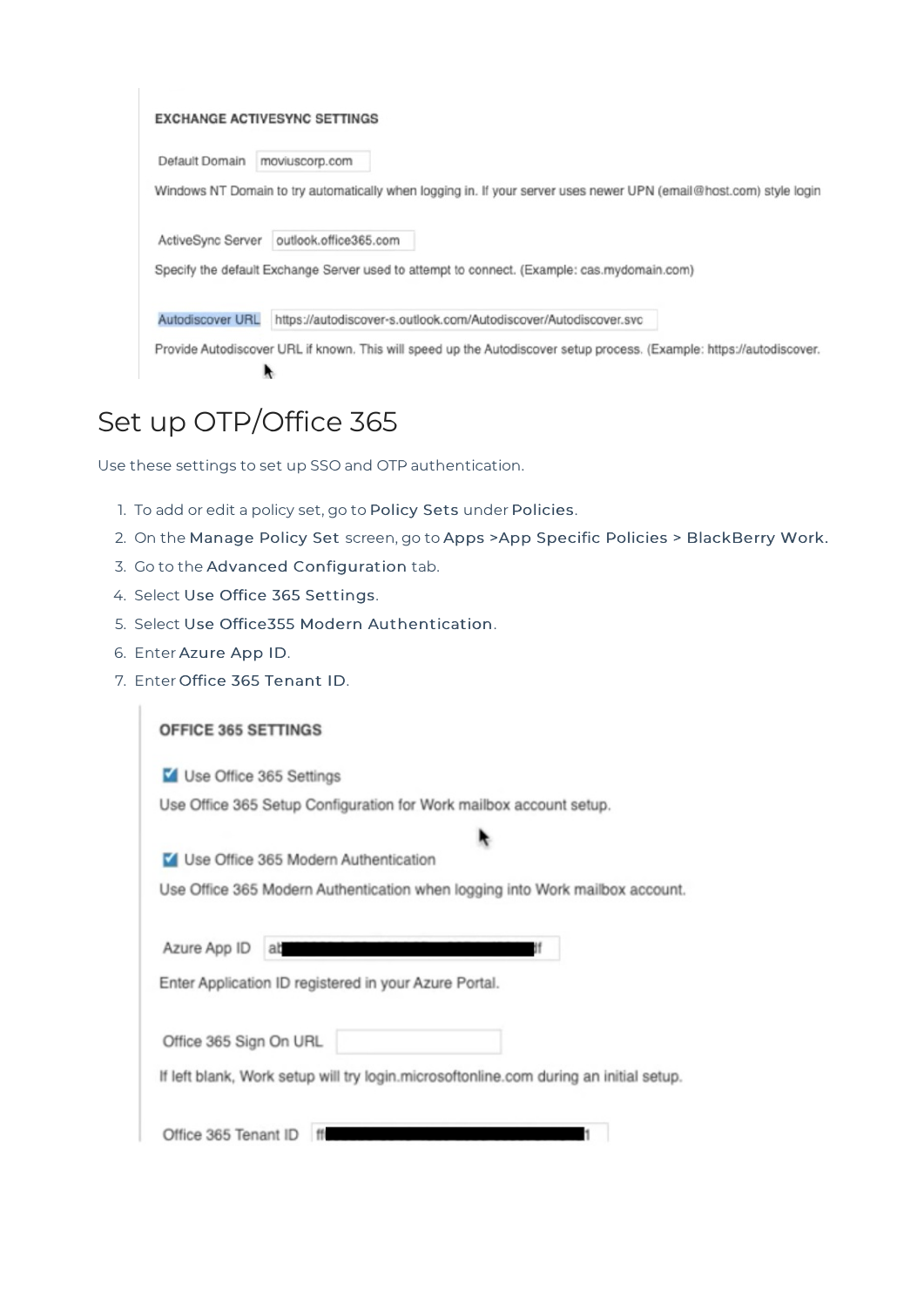## Bypass Unlock Splash Screen

Use these settings to make sure that users can see who is calling without authentication.

- 1. To add or edit a policy set, go to Policy Sets under Policies.
- 2. On the Manage Policy Set screen, go to Apps >App Specific Policies > BlackBerry Work.
- 3. Select Allow parts of the user interface to be displayed when idle lock is in place.
- 4. Select Enable Custom Splash Screen.
- 5. Click Update.



## Step 2: Add new users

This step will send an invitation to a user. Adding a Good user requires an email address, a desired App Group, and Policy Set.

Use these steps if the users' email addresses are in the accepted domains. Otherwise use the next steps for Add custom users, instead.

1. Go to Users and Groups



2. Click Add Users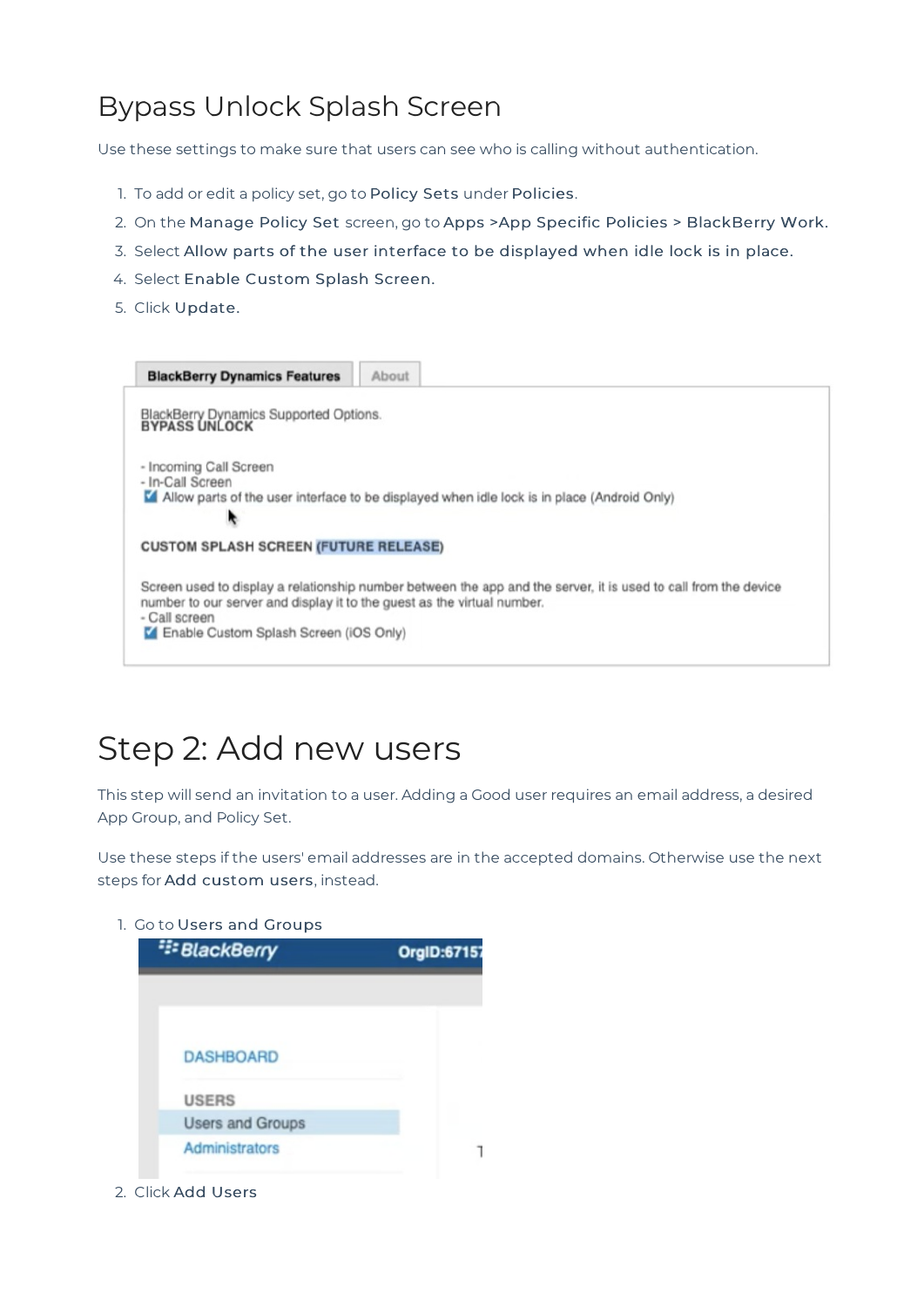| <b>Users and Groups</b>          | <b>Add Users</b>    |
|----------------------------------|---------------------|
| 1 Users   0 Groups               | ٠ŵ                  |
| AD SYNC SETTINGS<br><b>USERS</b> |                     |
| Filter users by                  | <b>User Actions</b> |
| $-$ Not set $-$                  | v                   |

- 3. There are two ways to add users:
	- 1. If they're in the directory service, import the user by searching their name

| <b>Add Users</b>                                           |
|------------------------------------------------------------|
| <b>IMPORT FROM DIRECTORY SERVICE</b>                       |
| Search for a user or group in your directory service.      |
| Search                                                     |
| ADD OR IMPORT CUSTOM USERS NOT IN ACTIVE DIRECTORY SERVICE |
| <b>Add Custom Users</b>                                    |

- 2. Otherwise, add a custom user
	- 1. Fill in the Email Address, First Name, and Last Name fields, then click Submit

Add Users

| <b>ADD USER</b>      | <b>IMPORT USERS</b>                            |  |             |
|----------------------|------------------------------------------------|--|-------------|
|                      |                                                |  | Submit<br>Ġ |
|                      | Please type in the new user information below. |  |             |
| <b>Email Address</b> | tarapanu@gmail.com                             |  |             |
| First Name           | Tara                                           |  |             |
| Last Name            | Panu                                           |  |             |

4. Select from the list to change to the desired policy set. Refer to BlackBerry documentation for instructions on custom policy sets.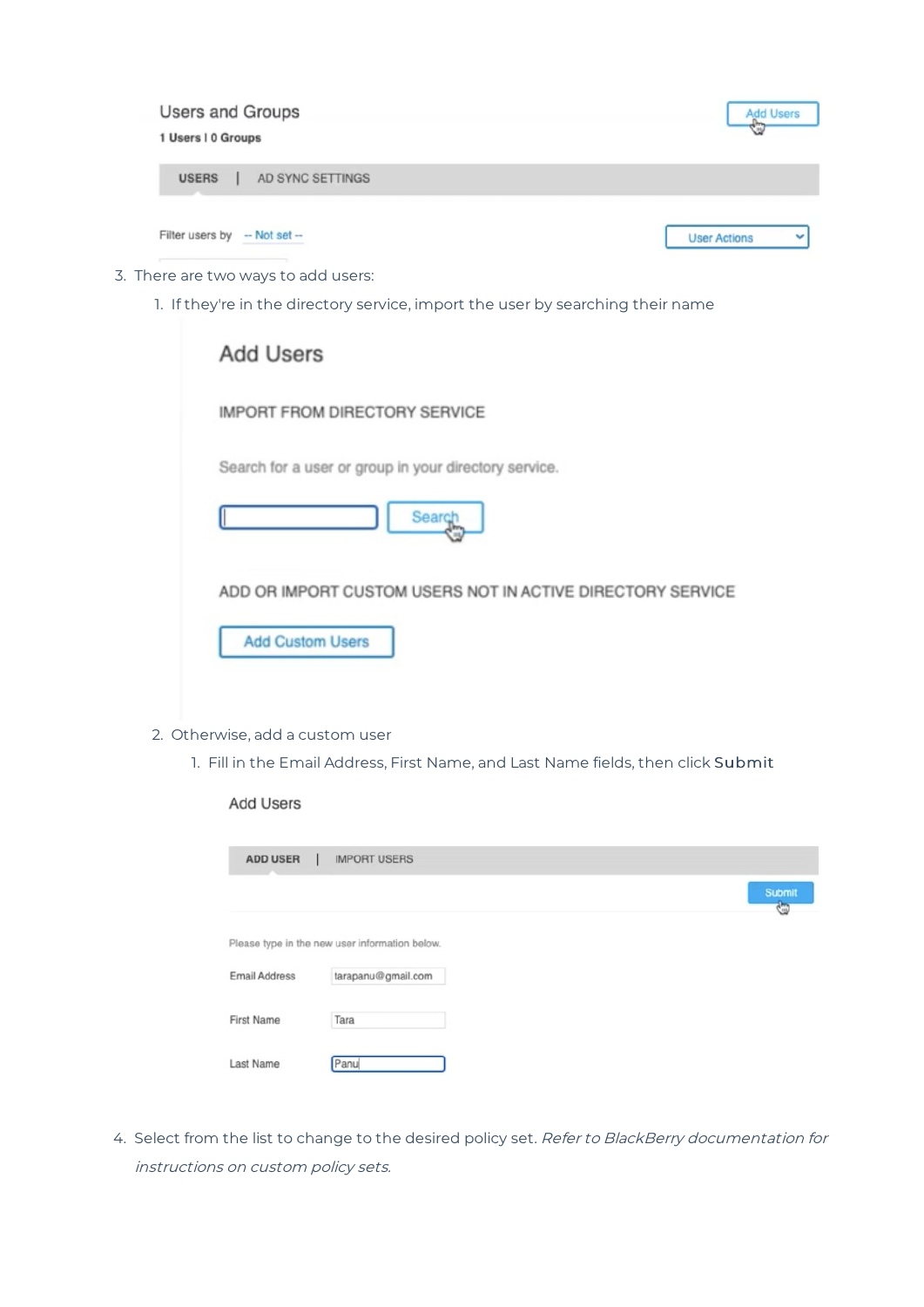| Manage User |                            |
|-------------|----------------------------|
| Tara Panu   | tarapanu@gmail.com         |
| Policy Set  | <b>Good Default Policy</b> |
| App Groups  | Movius<br>$\mathcal{L}$    |

5. Click the edit pencil for App Groups to select the ones that you've set up for your Movius for BlackBerry users from the list, and click OK.

| Manage User |                            | <b>User Actions</b><br>$\checkmark$ |
|-------------|----------------------------|-------------------------------------|
|             |                            |                                     |
| Tara Panu   | tarapanu@gmail.com         |                                     |
| Policy Set  | <b>Good Default Policy</b> |                                     |
| App Groups  | Movius<br>Í                |                                     |

# Step 3: Create App Groups for Movius for BlackBerry users

App groups define which apps users are able to see, such as the Movius for BlackBerry app. You will add members and apps to the App groups.

1. Go to App Groups under Apps

| <b>USERS</b>            |  |
|-------------------------|--|
| <b>Users and Groups</b> |  |
| Administrators          |  |
| <b>APPS</b>             |  |
| <b>Manage Apps</b>      |  |
| <b>Manage Services</b>  |  |
| App Groups              |  |
| <b>POLICIES</b>         |  |
| <b>Policy Sets</b>      |  |

2. Click the plus icon to create a new group.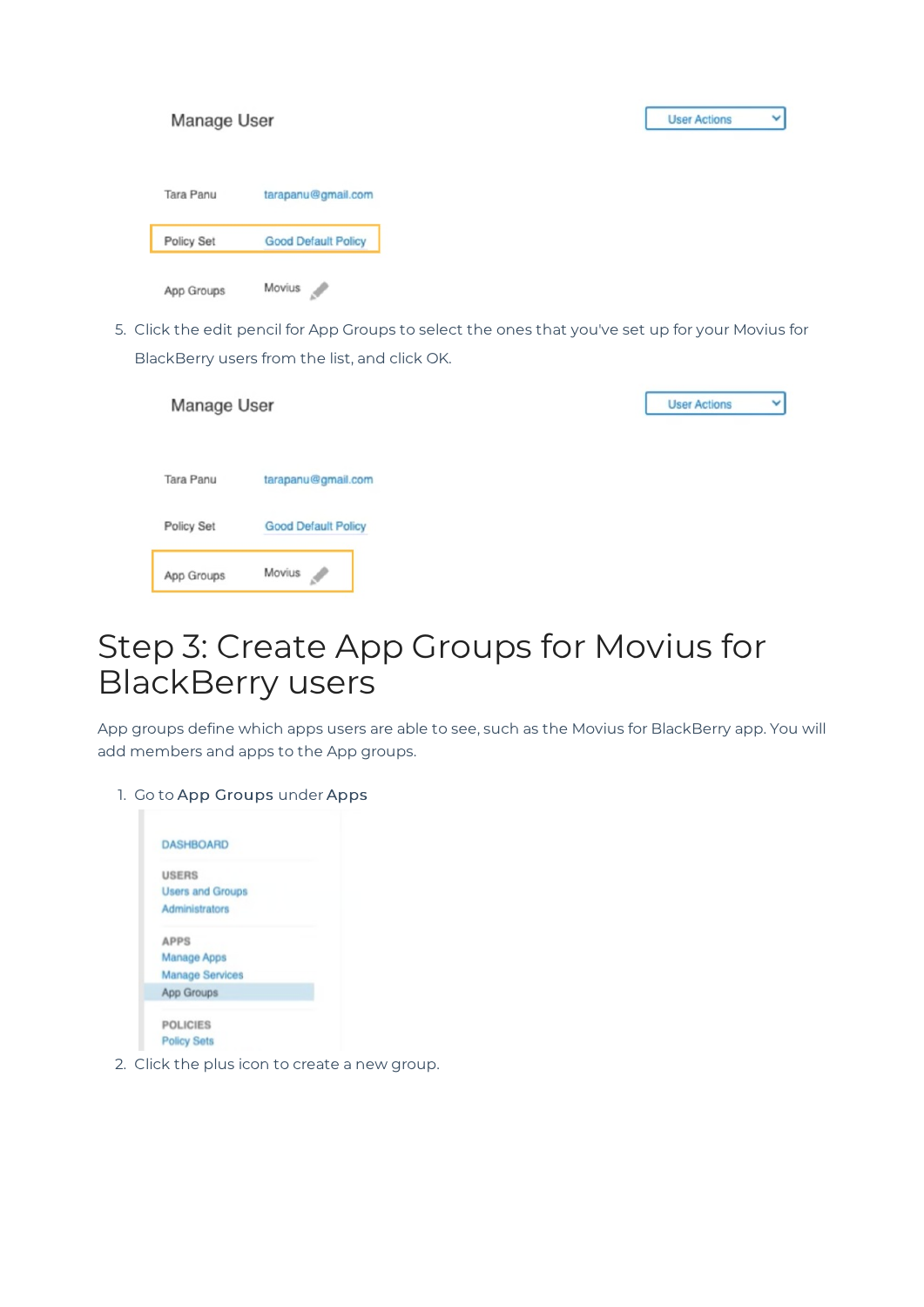| <b>DASHBOARD</b>                                          | App Groups                                  |                    |                             |
|-----------------------------------------------------------|---------------------------------------------|--------------------|-----------------------------|
| <b>USERS</b><br><b>Users and Groups</b><br>Administrators | $\times$<br>$-$ Not Set $-$<br>$\checkmark$ |                    | TOTAL GROUPS: 3             |
| <b>APPS</b><br><b>Manage Apps</b>                         | <b>GROUP NAME</b>                           | <b>DESCRIPTION</b> | # MEMBERS<br><b>ACTIONS</b> |
| <b>Manage Services</b><br>App Groups                      | Everyone                                    | $\sim$             | <b>ALL</b>                  |
| <b>POLICIES</b><br><b>Policy Sets</b>                     | Movius                                      | $\sim$             | 173                         |

3. Click Members then Add to add people to the app group.

|                        | <b>MEMBERS</b><br>$-$ Not Set $-$ | <b>APPS</b>                                                                                                                                                                       |                           | TOTAL GROUP MEMBERS: 173 C Add |                |          |
|------------------------|-----------------------------------|-----------------------------------------------------------------------------------------------------------------------------------------------------------------------------------|---------------------------|--------------------------------|----------------|----------|
| <b>NAME</b>            |                                   | 4. Click Apps then Add More to add Movius for BlackBerry and any other desired apps.                                                                                              | <b>EMAIL OR STRING ID</b> |                                | <b>ACTIONS</b> |          |
|                        | <b>MEMBERS</b>                    | <b>APPS</b>                                                                                                                                                                       |                           |                                |                |          |
|                        |                                   | <b>ENTITLED ENTERPRISE APPS</b><br>5. Select the apps and click OK.                                                                                                               |                           |                                |                | Add More |
| AC1<br>$\otimes$       | View<br>$-$ Not Set $-$           | All Applications<br>x                                                                                                                                                             | $\boldsymbol{\mathsf{x}}$ |                                |                |          |
|                        |                                   | ORGANIZATION                                                                                                                                                                      |                           |                                |                |          |
| $^{\circledR}$         | Þ                                 | Application Policy Sample App - ALL                                                                                                                                               |                           |                                |                |          |
| C<br>$\otimes$         | Þ<br>ь<br>Þ<br>Þ                  | Application Policy Sample Non UI - ALL<br>BEMSDirectoryLookupSample - ALL<br><b>BES12 Client - ALL</b><br>Good Work - ALL<br>MoviusDevTesting - ALL<br>MoviusGoodEnterprise - ALL |                           |                                |                |          |
|                        | Þ<br>Þ                            | Push - ALL<br>SecureCopyPaste - ALL                                                                                                                                               |                           |                                |                |          |
| $\otimes$<br>$\otimes$ |                                   | SimpleTestApp - ALL                                                                                                                                                               | OK                        |                                |                |          |